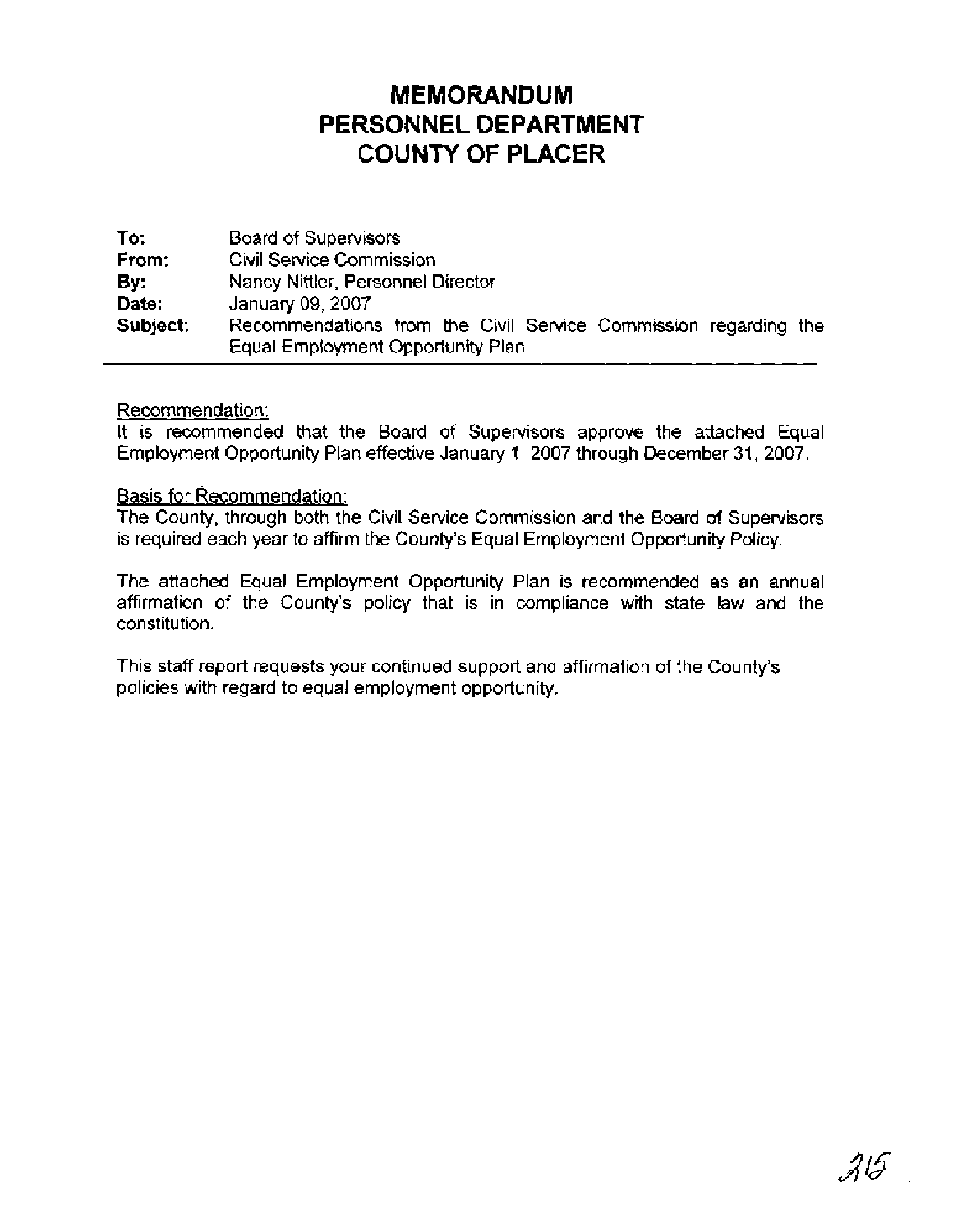# **Placer County Equal Employment Opportunity Program**

# **PROGRAM STATEMENT**

Placer County is an equal opportunity employer and is committed to an active nondiscrimination program. It is the stated policy of Placer County that harassment is prohibited and that all employees and applicants shall receive equal consideration and treatment. All recruitment, hiring placement, transfer and promotion will be based on the qualifications of the individual for the positions being filled regardless of Sex, Sexual Orientation, Race, Color, Ancestry, Religious Creed, National Origin, Physical Disability (Including HIV and AIDS), Mental Disability, Medical Condition (cancer related), Age (Over **40),** or Marital Status.

The objective of Placer County's nondiscrimination program is, wherever possible, to actively recruit and include for consideration for employment qualified applicants including, members of minority groups, women and the physically disabled. All decisions of employment and promotions must be made solely on the individual's qualifications' (merit) for the job in question.

The County Personnel Director has been designated as the Equal Employment Opportunity Coordinator. Inquiries concerning the application of federal and state laws and regulations should be referred to the Personnel Director (530) 889-4060, Placer County Personnel Department.

To achieve equal employment opportunity, it is necessary that each member of the County understands the importance of the program. It is the employee's individual responsibility to contribute toward the success of the program and helshe will be evaluated accordingly as to his/her performance.

Placer County will update and reaffirm this Equal Employment Opportunity Program statement annually:

Date:

Signed: (

Chair, Civil Service Commission

Date: Signed:

Chair, Board of Supervisors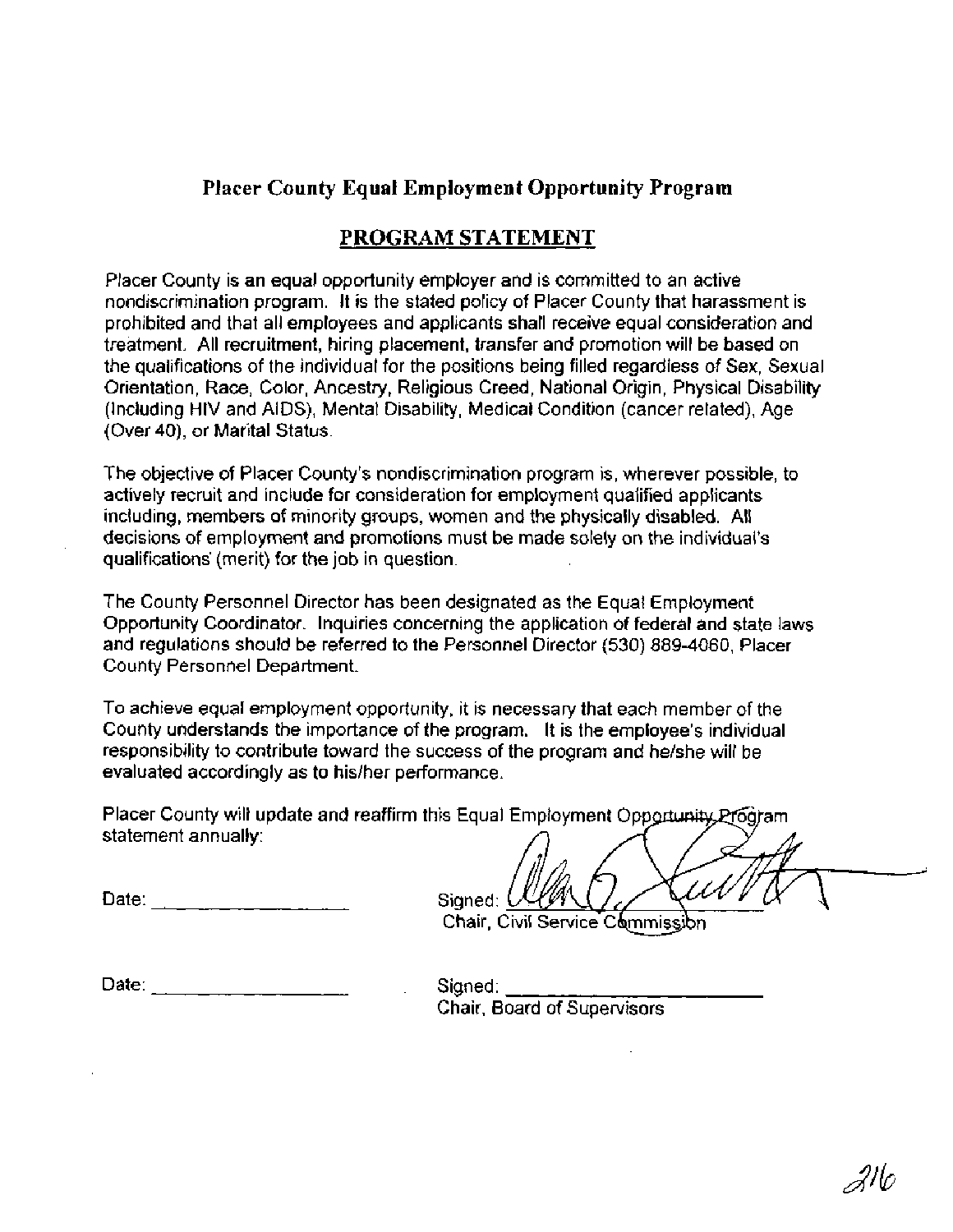#### Discrimination Prohibited

Placer County Code 3.08.1 10 delineates the appeal procedure to be followed should an individual feel that helshe were treated in a manner which violated any constitutional or statutory right associated with County employment opportunities. This policy states, in part that "no person in the Civil Service System or seeking admission thereto shall be appointed, reduced or removed or in any way favored or discriminated against because of any constitutionally or statutorily protected right, or because of age, sex, race, sexual orientation, color, ancestry, religious creed, national origin, physical disability, mental disability, medical condition, martial status or denial of family and medical care leave, family sick leave or pregnancy leave except where specific age, sex or physical requirements constitute a bona fide occupational qualification necessary for proper and efficient operation."

# Policy Aaainst Discriminatorv Harassment

It is the policy of the County of Placer that employees have a working environment free of discrimination. The work environment should be business-like and assure fair, courteous treatment for employees and the public we serve. It is employee misconduct that can decrease work productivity, undermine the integrity of employment relationships, decrease morale and cause severe emotional and physical stress.

All employees should be informed of the discrimination complaint process and be assured of their right to file complaints without fear of reprisal. Employees, including supervisors and managers will be trained regarding behavior that constitutes discriminatory harassment. Employees will also understand the importance of reporting incidents promptly to assure that further incidents do not occur.

The Board of Supervisors expects County department heads to convey to their employees strong disapproval of discriminatory harassment. All employees, including supervisors and managers, should be informed clearly regarding behavior that constitutes sexual harassment and the consequences of such actions. They should be aware that discriminatory harassment may be grounds for disciplinary actions.

# Dissemination of Program

To ensure that all employees, applicants for employment and the public are aware of Placer County's official policy on Equal Employment Opportunity (EEO) and its commitment to nondiscrimination and all applicable Federal and State discrimination laws, the following actions have been/will be taken to ensure effective internal and external communication.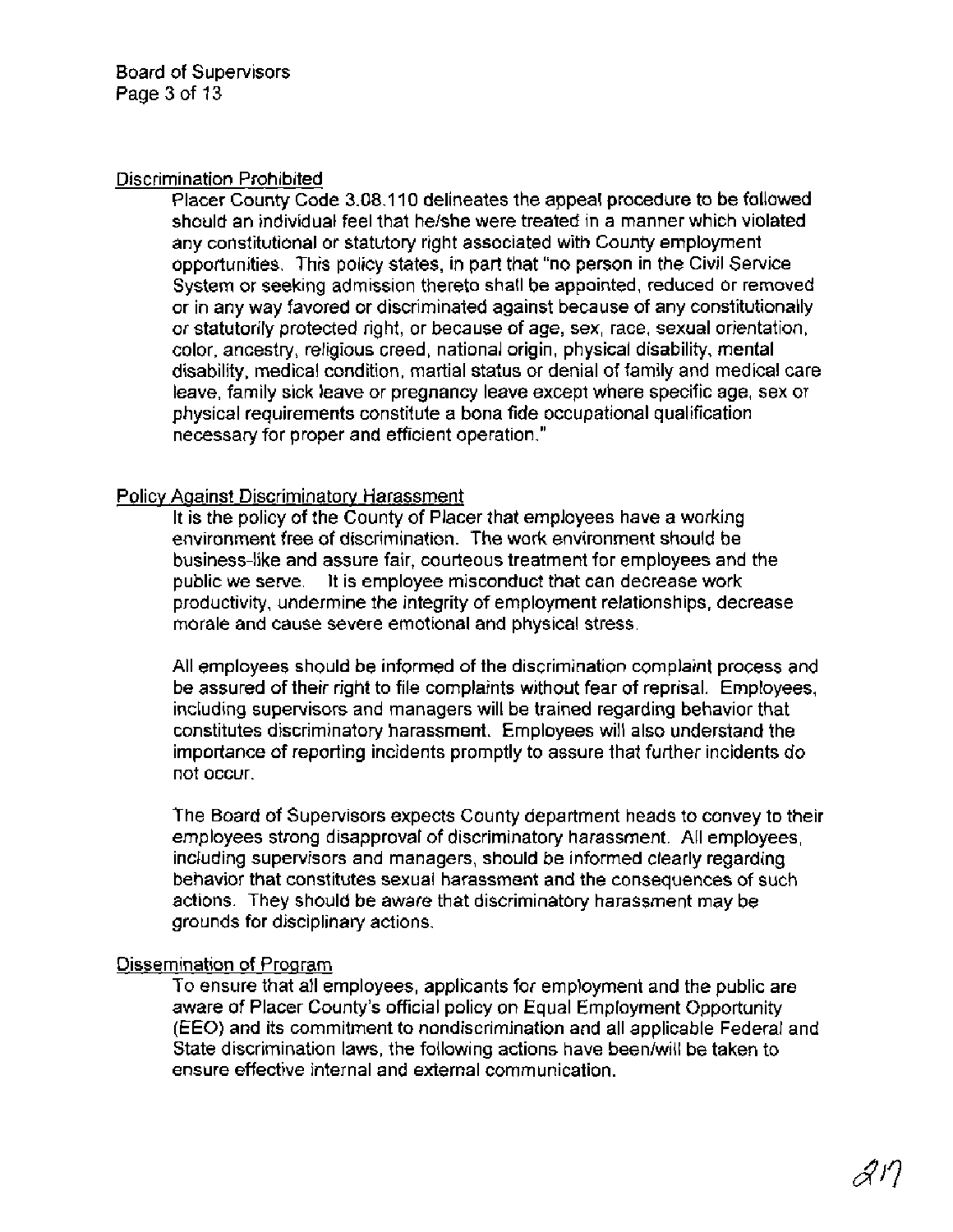#### Internal Dissemination

- 1. The Personnel Director or hislher designee shall meet periodically with department heads and disseminate information on the County's overall Equal Employment Opportunity Program.
- **2.** The Personnel Director or hislher designee shall meet with department heads and their representatives in implementing the Equal Employment Opportunity Program in their respective departments. The Personnel Director or hislher designee shall review the department's annual workforce analysis with the department head.
- **3.** Placer County's policy on Equal Employment Opportunity and the Federal and State notice requirements will be posted on department bulletin boards and at locations where applications are received for employment.
- **4.** All County departments, including Personnel, shall have copies of the Equal Employment Opportunity Program and a copy of the Fair Employment and Housing Commission's Discrimination in Employment poster, in a conspicuous location.
- **5.** All employees shall be informed of the policy on Equal Employment Opportunity and receive a copy of the Equal Employment Opportunity Program Statement at the orientation of new employees.
- 6. The phrase "Equal Opportunity Employer" will be included in all job announcements. Such announcements will be posted on department bulletin boards.
- 7. All department heads and supervisors shall continue to receive changes in the Equal Employment Opportunity Program through Personnel and receive any related training.

# External Dissemination

- 1. A copy of the Equal Employment Opportunity Program shall be supplied to an organization upon request.
- **2.** A copy of the Equal Employment Opportunity Program shall be supplied to an individual upon request.
- **3.** The phrase "Equal Opportunity Employer" will be included in all recruitment publications.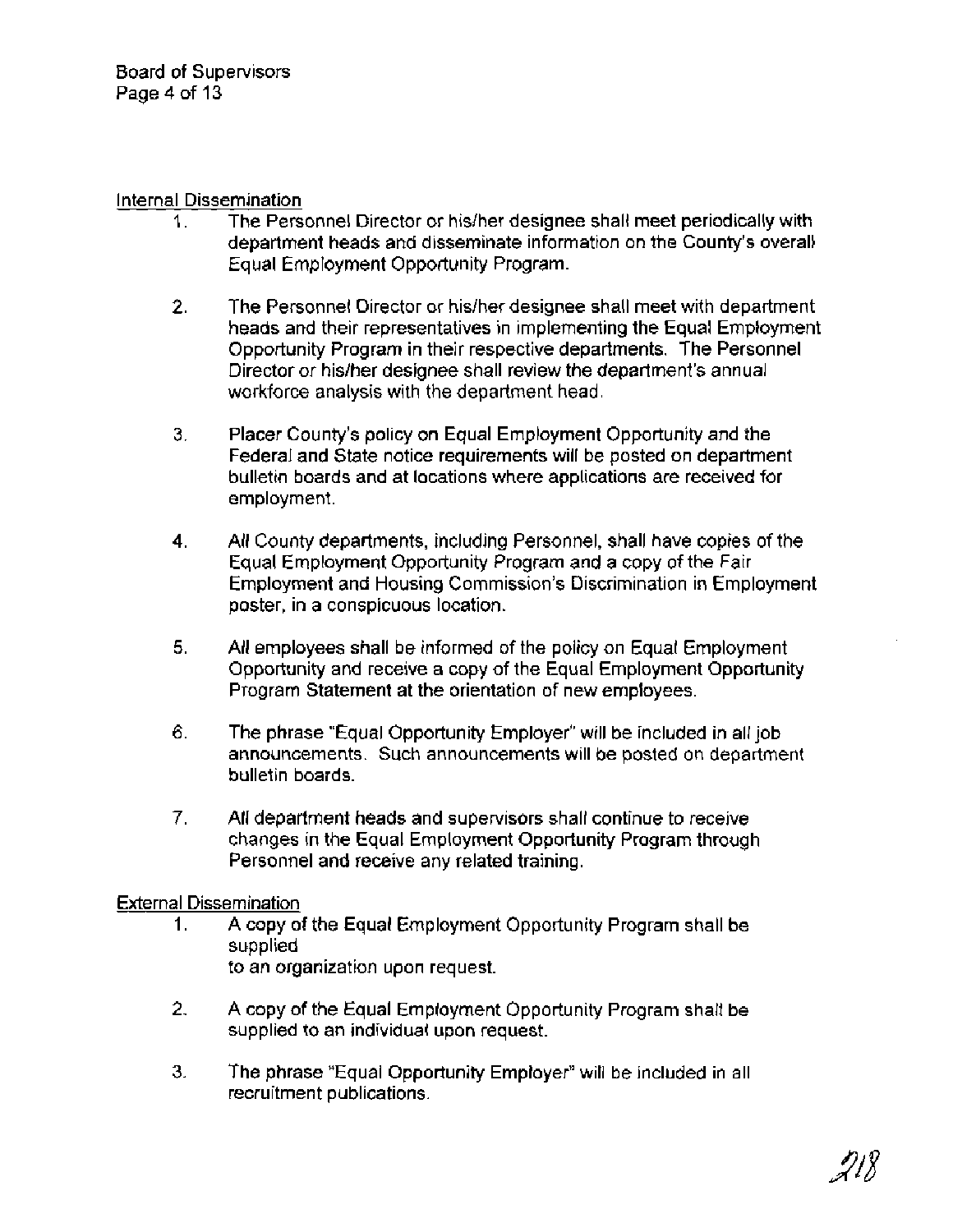- **4.** All purchase orders, leases and contracts covered by or subject to Executive Order 11246 (as amended) or its implementing rules and regulations will contain an appropriate equal opportunity nondiscrimination clause therein.
- 5. The County will notify each labor union or representative with whom the County has a collective bargaining agreement, or other contract, or memorandum of understanding, of the County's Equal Employment Opportunity commitment.
- 6. Local organizations, including organizations promoting the employment of minorities, women and the physically disabled shall be sent a copy of job announcements to be placed on bulletin boards.

#### Delegation of Responsibilities

The successful implementation of this Equal Employment Opportunity Program shall require the understanding and support of County employees especially supervisory and management employees along with department heads. To ensure equal employment opportunity to all individuals, Placer County has designated responsibilities to various staff. The following are the assigned functions and responsibilities:

#### Board of Supervisors

Members of the Placer County Board of Supervisors pledge their support to this Program, and in doing so, they agree to:

- 1. Provide, within budgetary limits, the necessary financial and staff support to effectively implement the Program.
- **2.** Utilize available outside resources where appropriate to assist in the attainment of the program's objectives.
- **3.** Seek the support and cooperation of all County employees in achieving the Program's objectives.

#### Civil Service Commission

The Placer County Civil Service Commissioners pledge their support to this Program, and in doing so, they agree to:

- 1. Establish rules related to:
	- a) Recruitment
	- b) Examinations
	- c) Eligible Lists and Appointments
	- d) Position Classifications
	- e) Oral Board Panel Compositions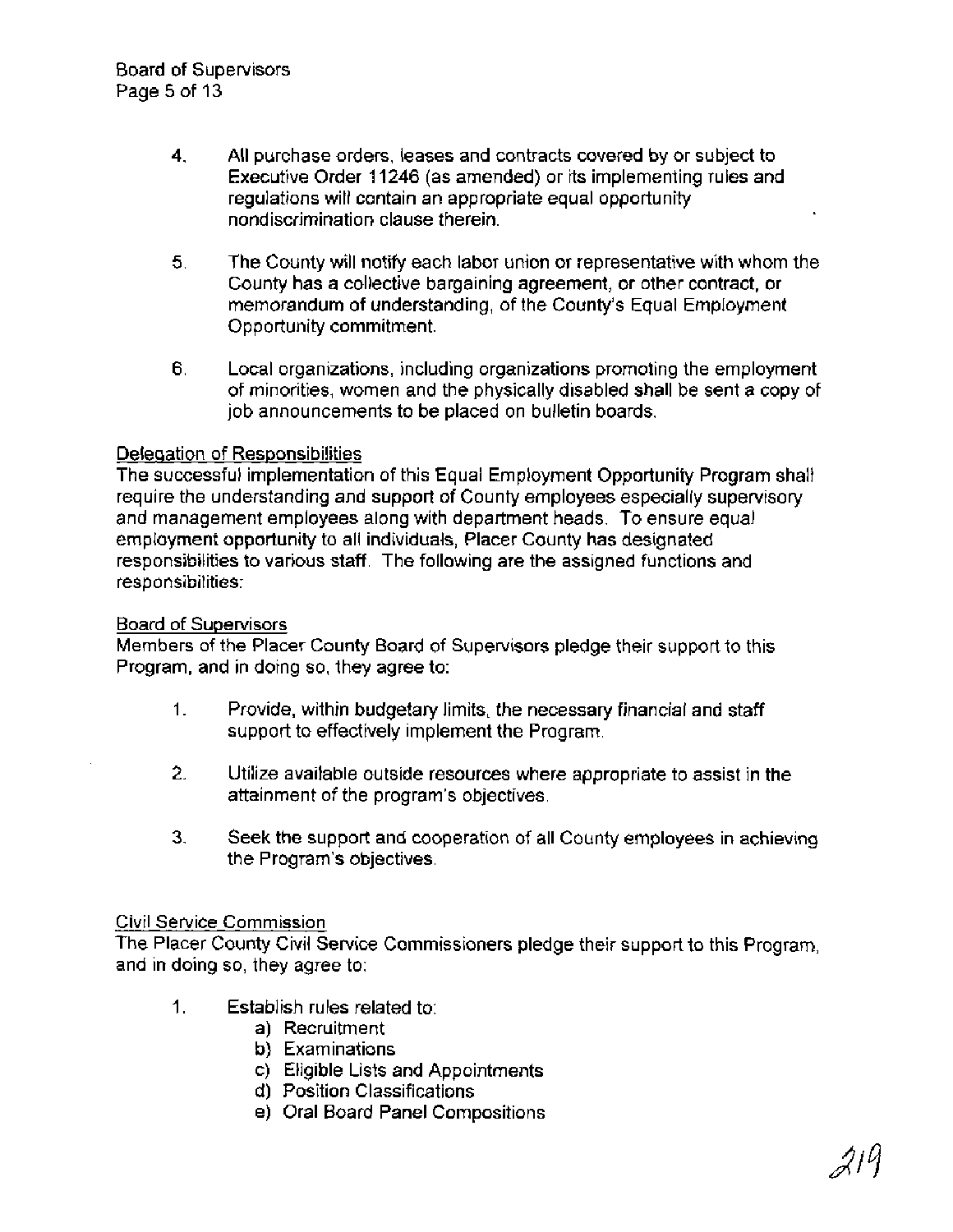- f) Wage and Salary Recommendations
- g) Employee Disciplinary and Grievance Process
- h) Work Week and Overtime
- i) Promotion, Demotion, Transfer, Reinstatement
- j) Leaves of Absence
- k) Sick Leave and Vacation
- 2. Review minimum qualifications of new and revised classes to assure that non job-related barriers which adversely impact minorities, women and disabled are eliminated.
- **3.** Assure that employment is based upon merit principles and that there is no discrimination based sex, sexual orientation, race, color, ancestry, religious creed, national origin, physical disability (Including HIV and AIDS), mental disability, medical condition (cancer related), age (Over 40), or marital status.
- **4.** Be the final administrative level of appeal in the County's Discrimination Complaint Procedure.

# Personnel Director

The County Personnel Director shall be the person primarily responsible for the implementation of the Equal Employment Opportunity Program. Subject to direction from the Board of Supervisors and the County Civil Service Commission, the Personnel Director shall:

> 1. Be responsible for the policy direction and implementation of the Program

> to ensure attainment of equal employment opportunities in all County departments.

2. Be responsible for administration of the Program as it relates to employment, training, and promotion.

3. Develop policy statements, internal and external communications~and specify the procedures to be used in the implementation and administration of this Program.

4. Ensure that employment standards for County positions are valid and job related.

5. Disseminate information concerning the Program to all County employees and inform them of the County's responsibilities and intentions with regard to equal employment opportunity.

230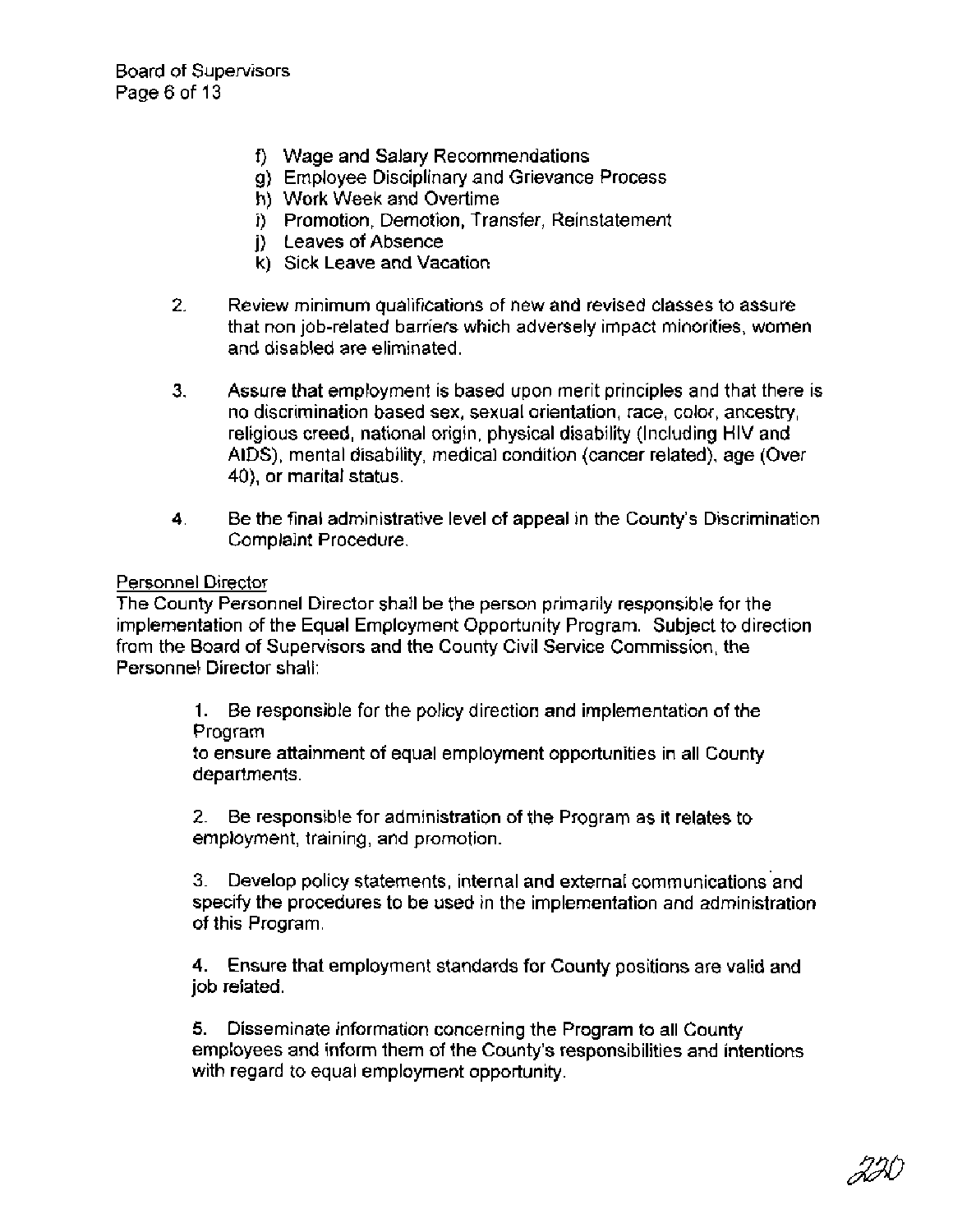6. Continue to work with the County Executive Officer to offer opportunities for training programs designed to facilitate career advancement for all employees including minorities and women.

7. Review the Program periodically and recommend revisions to the Board of Supervisors through the Civil Service Commission, when necessary.

8. Be responsible for investigating complaints of alleged discrimination and recommending corrective action to the County Executive Officer and Civil Service Commission.

9. Establish recruitment programs to assure that employment information is widely disseminated, including dissemination to minority groups. The use of advertising, publications, direct mailings, and other forms of communication and contact shall be utilized to ensure a large distribution which includes minority and disabled groups so all persons are informed of County employment opportunities.

10. Continue to analyze testing procedures and all other aspects of the recruitment and selection process to ensure that non-job related barriers to hiring or promoting disabled, minority and women applicants/employees are eliminated.

11, Recommend, through the Civil Service Commission, appropriate Equal Employment Opportunity program changes to the Board of Supervisors.

12. Continue to analyze and remove non-job related barriers in class specifications which discriminate against any protected group.

13. Provide counseling to employees on promotional opportunities.

14. Conduct formal and informal orientation sessions with managerial and supervisory personnel to emphasize that top management considers the equal employment opportunity program to be of major importance and priority.

15. Provide reasonable accommodation to disabled persons in the course of recruitment and examination. Assure that all testing locations are accessible to all applicants.

16. Assist in maintaining open lines of communication throughout the work force.

17. Assume any contingent responsibilities necessary to ensure effective implementation of the Equal Employment Opportunity Program.

221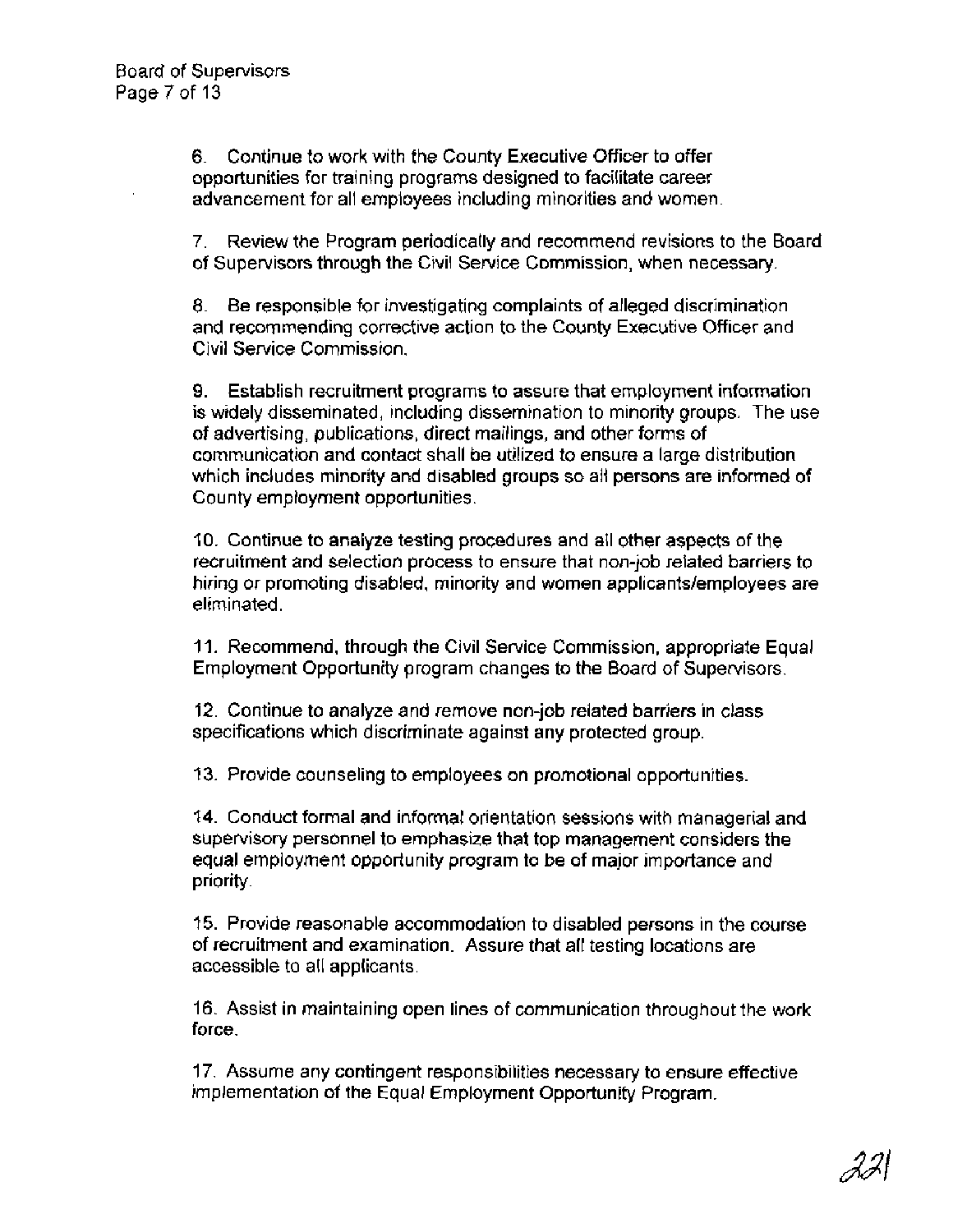18. Assist department heads and their designated representatives in implementing the Program in their respective departments.

# Department Heads

Each department head shall be responsible for implementing the Program at the department level. The department head shall:

- 1. Ensure that employees and applicants for departmental positions are appointed, trained, assigned, promoted, and demoted on the basis of ability to perform the duties of the job.
- **2.** Demand of themselves and their representatives a responsible and active role in realizing the objectives of the Program.
- 3. Ensure that employees are aware of the objectives of the Program.
- **4.** Cooperate with the Personnel Department in developing valid and jobrelated employment standards and class specifications.
- **5.** Provide reasonable accommodation which will enable a qualified disabled person to work.
- 6. Identify and work with the Personnel Department to resolve any problem areas that are in conflict with the Program's objectives.
- 7. Review and, as necessary, revise hiring and promotional strategies to attract the most qualified applicants.
- **8.** Assist the Personnel Department in recruitment for the various jobs within the department at all levels.

# Process

- 1. Analyze and evaluate the outcome of recruitment, selection, testing and promotional practices to eliminate any discriminatory and non-job related barriers. Analyses shall be performed once a year by the department in cooperation with the County Personnel Director. This requirement does not in any way preclude the preparation of interim reports from time to time.
- **2.** Analyze each department to identify where underutilization of women, disabled and minorities exists and to determine the causes for such underutilization. This analysis shall be done annually by the department with the cooperation of the County Personnel Director
- 3. Become more involved in job analysis and development of items for upcoming selection processes. Provide specific job analysis of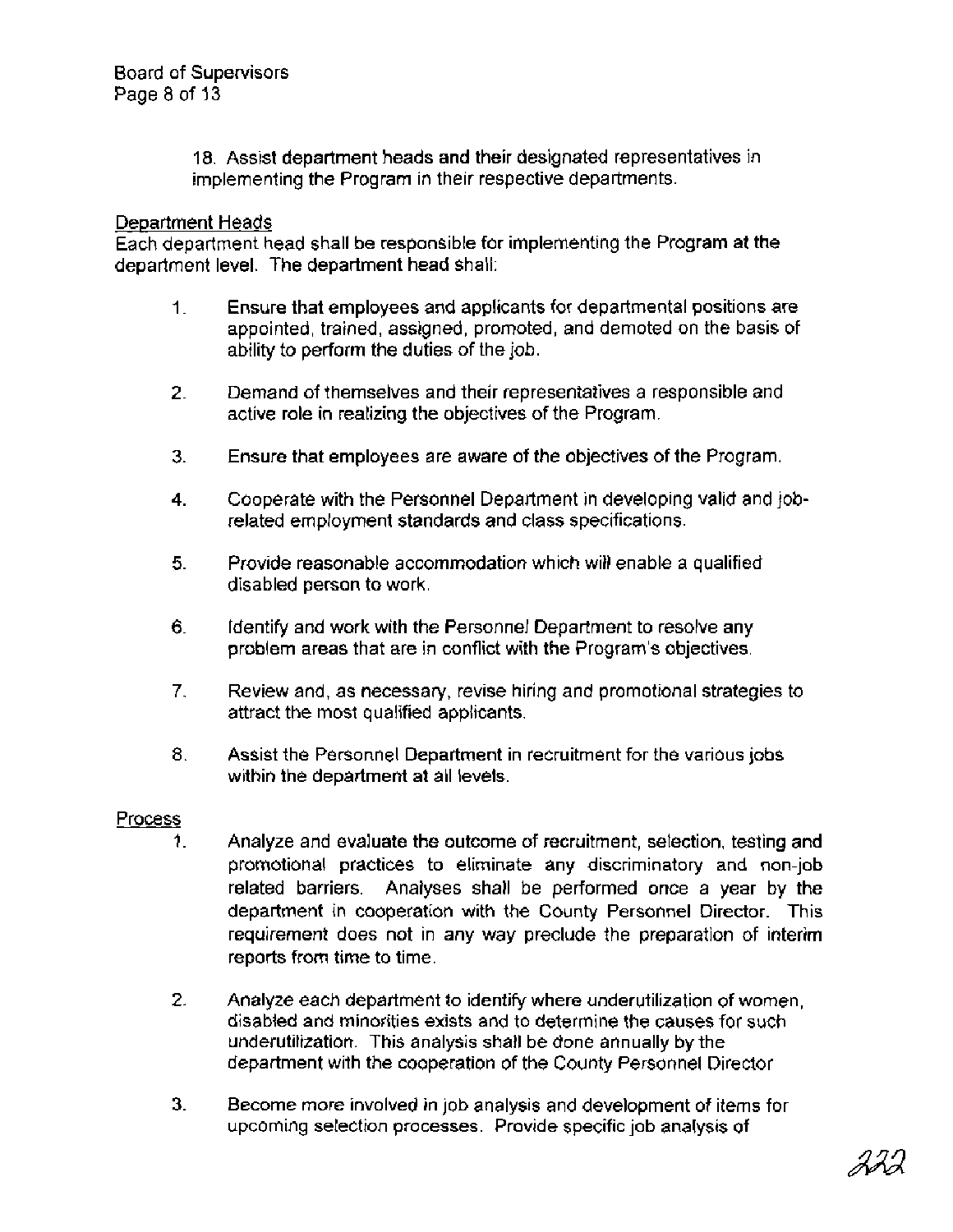knowledge, skills and abilities pertinent to any positions being recruited for.

- **4.** Review class specifications used in the department which may have arbitrary employment standards which do not appear to be legitimate job requirements prior to requesting new examinations for respective classes.
- **5.** Review positions prior to the need to fill to determine if there are positions in the department which (a) disabled individuals nor rehabilitated County employees could be accommodated, (b) if there is a need for a special skill (e.g., language). Coordinate items for modifications to existing class specifications or for recruitment to meet identified needs with the Personnel Department.
- 6. Discuss equal employment opportunity and the supervisory role on equal employment opportunity with management and supervisory staff.
- 7. Develop department procedures for monitoring all new hires and promotions to determine if there is a pattern of non-selection of women, disabled persons or minorities who are the most qualified for the job.
- 8. Consult with the County Personnel Director for specific ideas and techniques relevant to individual department needs or help in utilizing any of the above techniques in the department.

# Recruitment and Selection Procedures

Placer County will continue to make efforts to attract the most qualified applicants for employment in all classifications.

The County's recruitment program shall include, but not be limited to, the following:

# Recruitment:

Review - The County shall continue its program of analyzing and reviewing recruitment procedures for each job classification to identify and to seek to eliminate any non job-related barriers which may impact applicants.

Classification - Class specifications shall be maintained by the Personnel Department, which shall include an ongoing assessment of duties and responsibilities to ensure the job relatedness of employment standards, knowledge, skills and abilities. The County shall continue, wherever possible, to structure classifications to ensure promotional opportunities for County employees.

All class specifications developed for County positions shall clearly define the duties and responsibilities of each job, and the employment standards shall be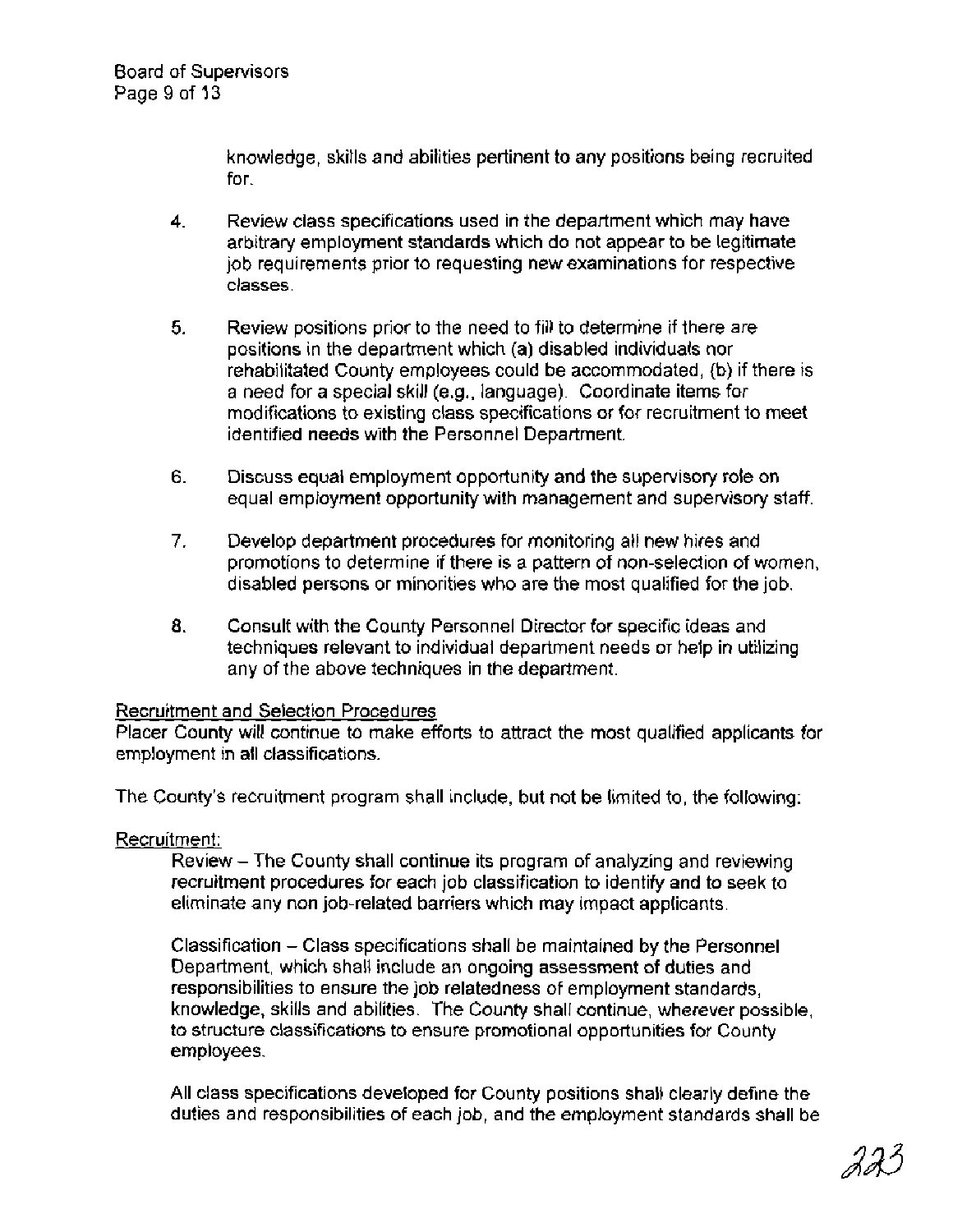the minimum education and/or experience that is required to successfully perform the job.

Job Announcements - Job Announcements shall clearly define the duties and responsibilities of the position and employment standards required. Prior to recruitment, the job class specifications shall be reviewed to ensure that the requirements of the position are current. Particular attention shall be given to employment standards to be certain that the required education, experience and abilities are not in excess of the actual skill needed to successfully perform the particular job.

Advertising - The County shall continue to advertise broadly all nonpromotional openings for County employment in local and major circulation newspapers, public sector publications, college placement centers and use minority and female media sources where appropriate. Effective advertising will be used to reach all segments of the population, including minority and women's organizations.

List of Organizations - The County shall compile and maintain a reasonable list of minority and women's organizations appropriate for advertising job announcements and shall send job announcements to such organizations on the list as are appropriate.

Departments that have information regarding names of career organizations in that department's occupational specialty shall provide the Personnel Department with such names, including organizations which promote minority and women applicants.

Outreach - The County shall work with community groups, professional associations, and other agencies concerned with the employment of minorities, women, and disabled persons.

Upward Mobility - The best utilization of the skills and potential of the present County work force is one component involved in recruiting in all segments of the community.

- 1. Every effort will be made to disseminate information regarding promotional opportunities to County employees.
- 2. County employees will be encouraged to apply for all promotional opportunities as they become available.
- **3.** Women and minority group employees, as well as other County employees, will be encouraged to participate in educational and training opportunities available in the community and take job-related courses.

224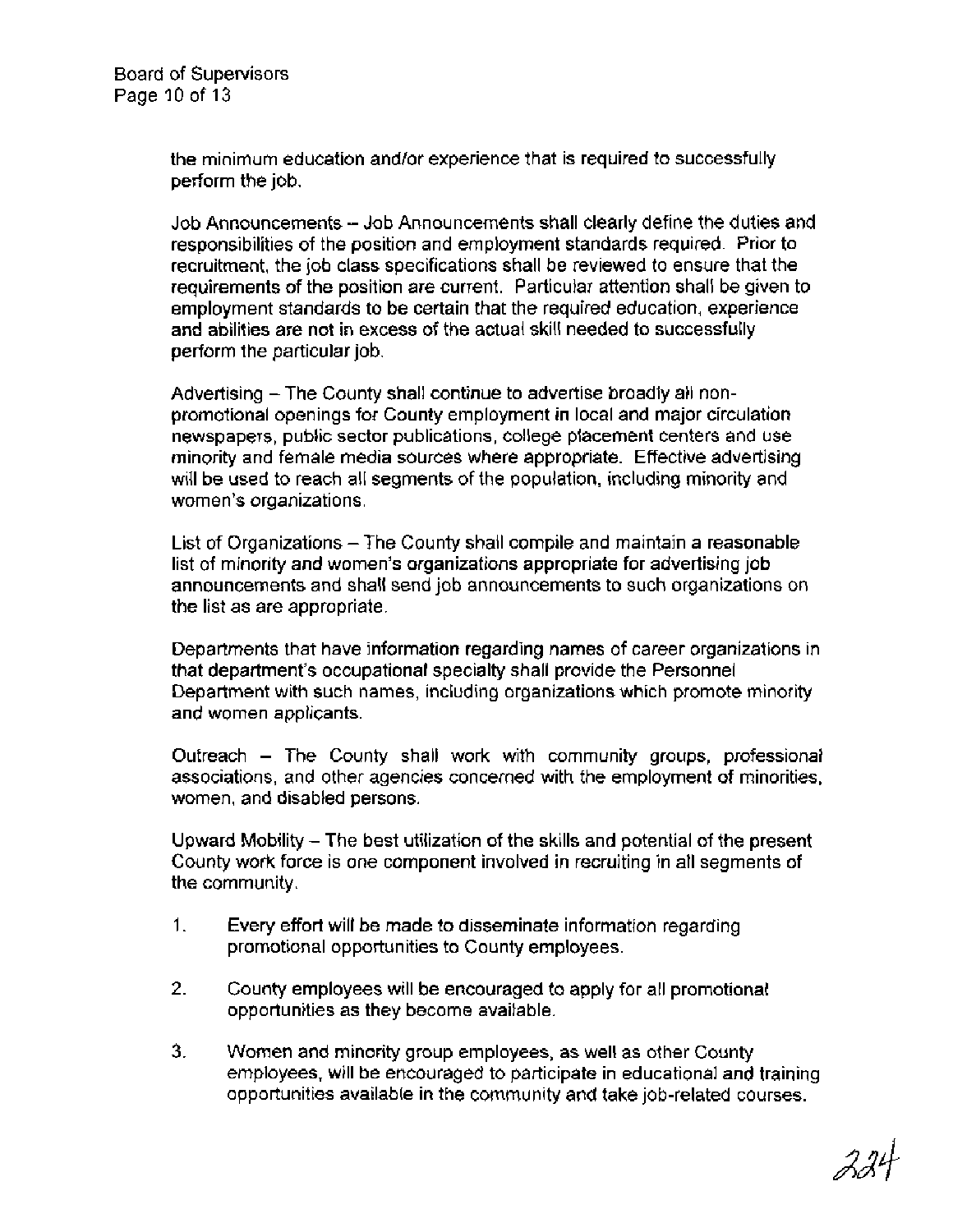Board of Supervisors Page 11 of 13

> **4.** County department heads will notify their employees of training and educational opportunities as information becomes available to them.

Non-discrimination - All employment announcements, advertisements and recruitment sources shall contain the phrase "Equal Opportunity Employer"

#### Selection Procedures

Selection procedures used by the County shall be evaluated on an ongoing basis to ensure the job relatedness of selection processes and to ensure that selection, appointment and related activities are conducted to provide and promote equal employment opportunity for all employees and applicants.

#### Testina Methods

- I. Oral and Performance Testing: Oral examinations, when given shall be structured to ensure that each candidate has been given an equal testing opportunity. Oral examinations shall be based on specific job related knowledge, skills and abilities as determined by a job analysis of the position. Performance examinations will be conducted, as deemed practical, in order that the candidate may demonstrate any special skills required for a position.
- 2. Written Tests: Written tests may be used to determine the ability to perform defined tasks. New and validated written tests shall be ordered, when possible, and shall be subject to continuing reliability and validation analysis.
- 3. Education and Experience Evaluation: Where a recruitment requires only an oral examination and where it is probable that the recruitment will result in a high number of applications, an appraisal screening will be conducted to determine a reasonable number of most qualified candidates based on their employment applications. Applicants will be evaluated against predetermined job-related appraisal criteria. Applicants shall receive a total score which will be used to determine their ranking within the applicant pool. The applicants within this pool determined to be the most qualified will then be invited to participate in the oral examination process for placement on the eligible list and/or actual filling of the vacant position.
- **4.** Ranking Candidates: The method of ranking candidates for employment shall be relevant and uniformly applied and in accordance with the Placer County Civil Service Rules. The Personnel Department will certify to the requesting department, the top five (5) ranks of eligible candidates on open recruitments.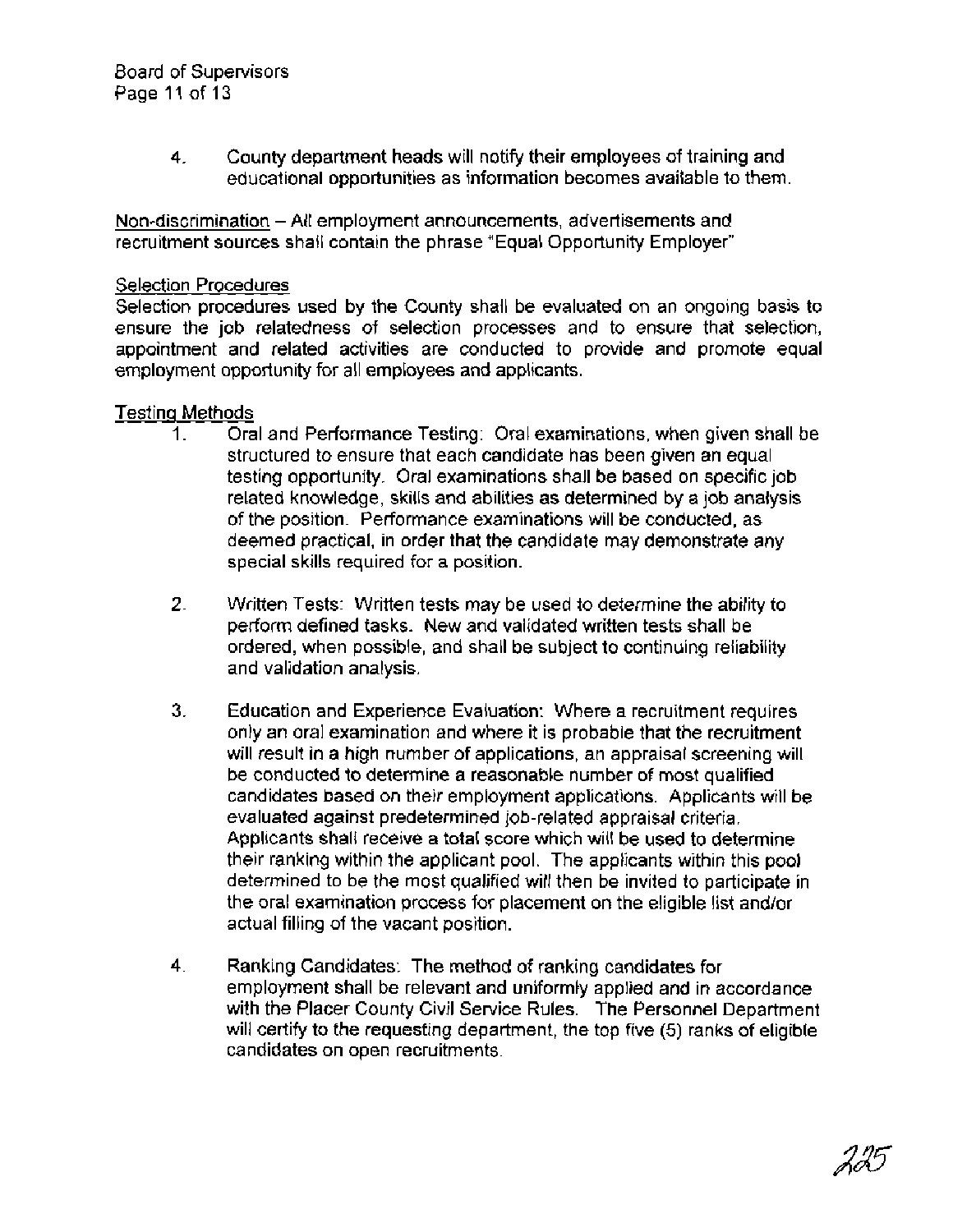# Traininq

- 1. The Organizational Development Coordinator will continue to conduct training sessions for all County personnel directly involved in the employment and selection process with a focus on relevant law and regulations and the application of these laws to day-to-day decisions on personnel matters.
- 2. The County will continue to provide in-house training for all employees during their regular working hours.
- 3. The Organizational Development Coordinator shall provide mandatory training to all supervisors and managers focusing on the laws, policy, and impacts concerning sexual harassment, workplace violence and the Americans with Disability Act.

#### Program Evaluation

The County of Placer maintains a centralized Personnel Department which operates under rules set forth by the Civil Service Commission and will evaluate the effectiveness of its Equal Employment Opportunity Program as follows:

- 1. Maintain a continuous ethnic composition analysis of all available data relating to the County workforce and area population and labor force statistics.
- 2. Maintain records of minority persons and women for evaluation purposes. These records include applications, referrals, placements, transfers, promotions, and terminations.
- 3. Continue to review the testing and selection process with operating departments to ensure the job relatedness of the process and exclusion of artificial barriers.
- **4.** Recommend, through the Civil Service Commission, appropriate EEO policy changes to the Board of Supervisors.

# Medical Standards

Medical standards for each County classification have been developed that are jobrelated and in compliance with the Americans with Disability Act. The medical standards will:

- 1. Enhance the County's hiring practices by insuring that the medical standards are job related qualifications.
- **2.** Eliminate barriers to employment of qualified applicants.

22 e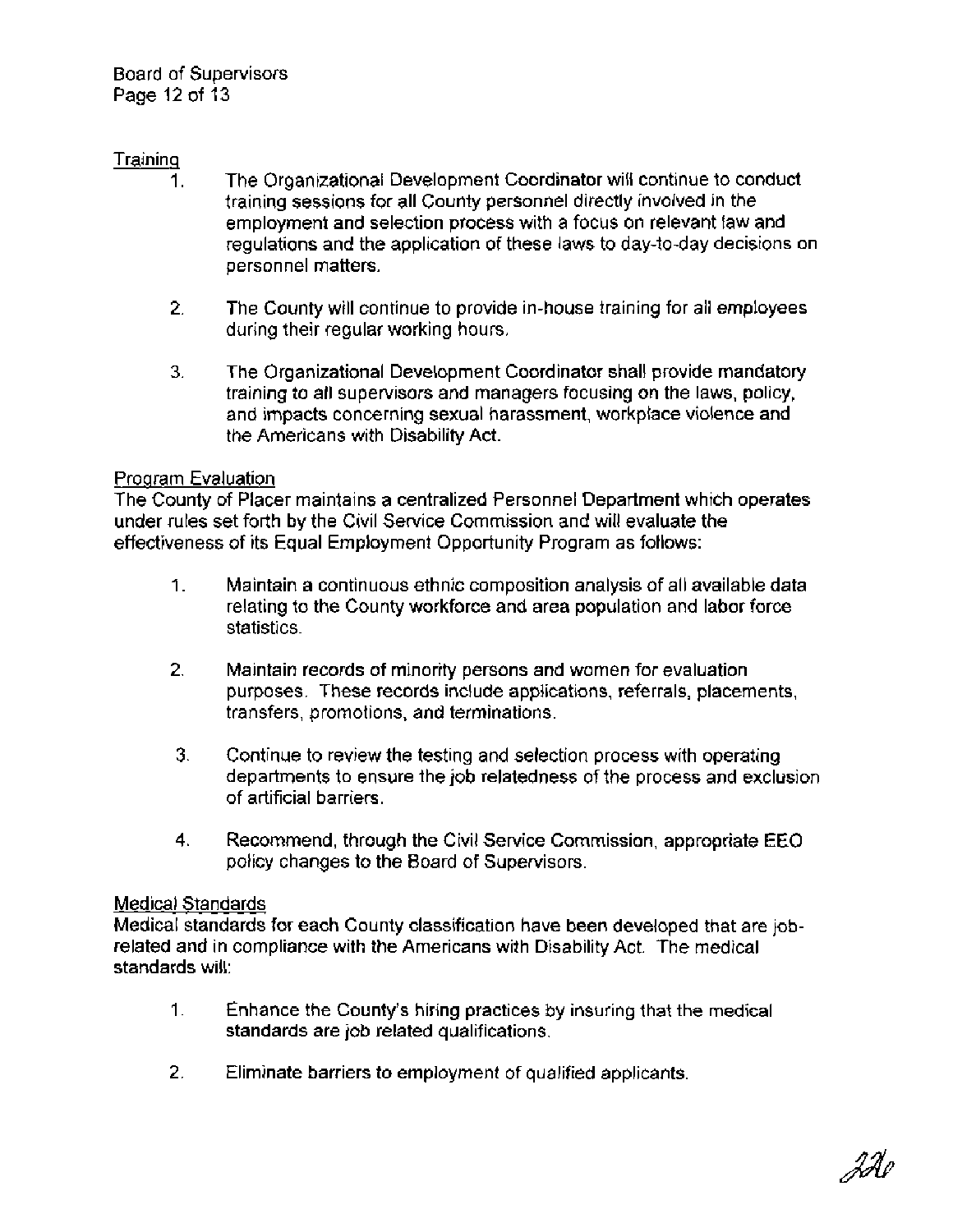**3.** Prevent injury to employees with physical disabilities or medical conditions through reasonable accommodation or transfer.

#### Performance Evaluation

The implementation of the Performance Impact system as an automated performance appraisal software program has been implemented throughout the County to:

- 1 Provide a comprehensive, job related evaluation of performance.
- **2.** Provide constructive feedback to employees on performance.
- 3. Provide a vehicle to evaluate promotions, demotions, transfers, and merit increases.
- **4.** Establish performance objectives and provide for feedback on accomplishment of objectives.